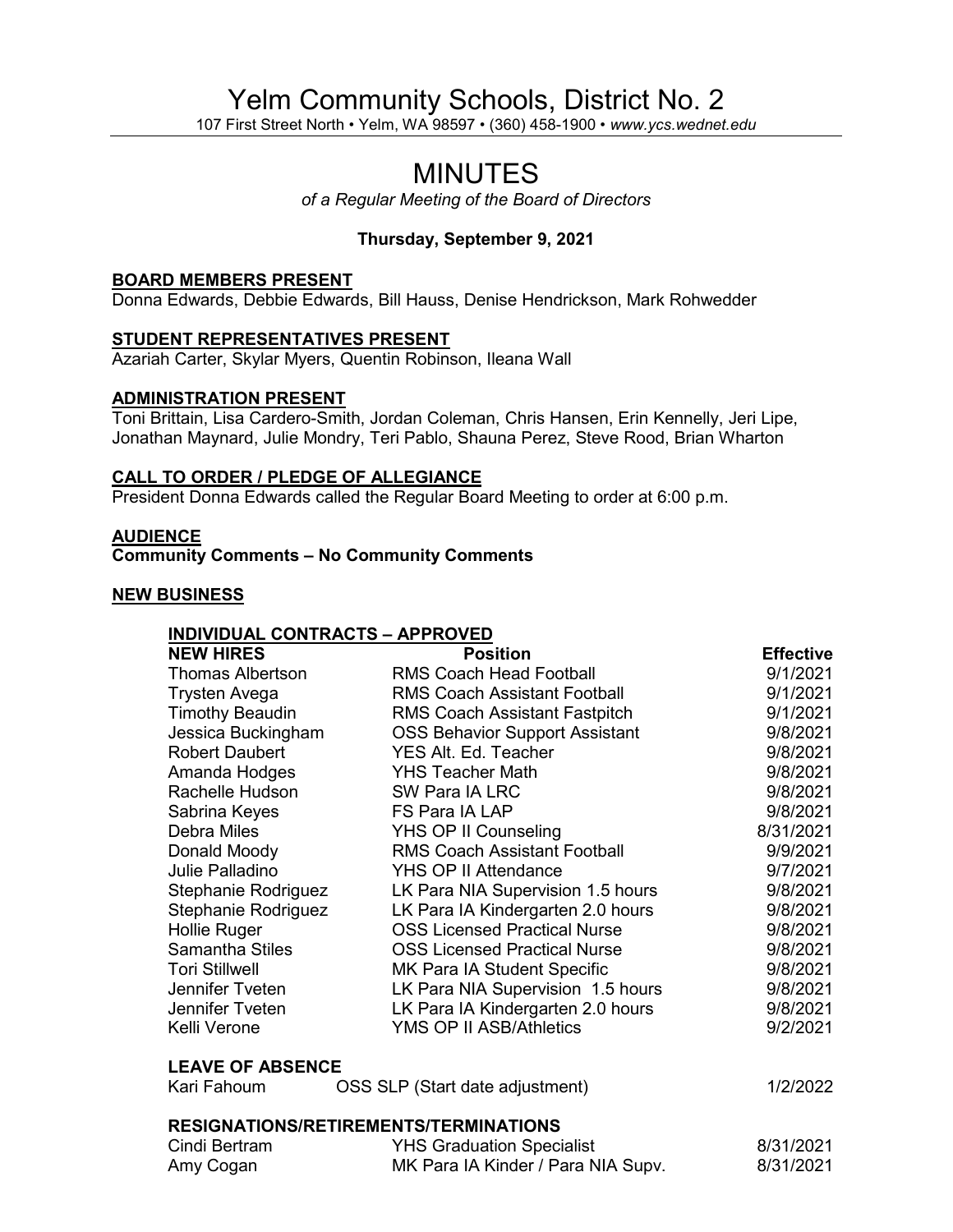| Yamaira Delgado Pena | OSS Para IA EL                   | 8/31/2021 |
|----------------------|----------------------------------|-----------|
| Rosalva Fuentex      | OSS Para IA EL                   | 8/31/2021 |
| Sandra Gordon        | Admin Office Native Liaison      | 8/31/2021 |
| Katherine Jameson    | <b>Transportation Bus Driver</b> | 8/31/2021 |
| Kristian Little      | FS Health Room Assistant         | 9/7/2021  |

# **STAFFING CHANGES**

| Matthew Mounts  | YHS CTE .20 FTE Increase 1 <sup>st</sup> Semester Only | 9/8/2021 |
|-----------------|--------------------------------------------------------|----------|
| Alexandra Terry | RMS Para IA LRC to OSS Behavior Support Asst. 9/8/2021 |          |

# **REQUEST FOR WAIVERS FOR TEACHING OUT OF ENDORSEMENT:**

Robert Daubert **YES Math, Science, PE/Health, Visual Arts** 9/8/2021 *M/Debbie Edwards; S/Denise Hendrickson; Motion carried unanimously.*

# **OUT OF DISTRICT TRAVEL – APPROVED**

YHS FFA to Indianapolis, IN, October 26-30, 2021, for the FFA National Convention; 4 students, 1 chaperone *M/Denise Hendrickson; S/Bill Hauss; Motion carried unanimously.*

# **YEA COLLECTIVE BARGAINING AGREEMENT 2021-2021 – APPROVED**

Community Comment – YEA President Cathryn Cullum commented on a very positive bargaining experience. *M/Debbie Edwards; S/Bill Hauss; Motion carried unanimously.*

# **2021-2022 MINIMUM BASIC EDUCATION REQUIREMENT COMPLIANCE – APPROVED**

*M/Debbie Edwards; S/Denise Hendrickson; Motion carried unanimously.*

# **STUDY SESSION**

# **District Construction Update**

Project Manager Kacey Wyatt, Facilities Director Chris Hansen, and Technology Director Jonathan Maynard presented an update of all district construction projects.

# **Southworth Transition**

Southworth Elementary Principal Charles Cook presented an update on the Southworth move into the old Yelm Middle School building.

# **BOARD COMMENTS**

The board members commented how great it is to see kids heading to school. They also welcomed the new student representatives.

# **Student Representatives**

The students commented on the exciting improvement in the YHS Performing Arts Center and the security improvements.

# **SUPERINTENDENT'S REPORT**

- It is wonderful to bring students into the board meeting.
- YCS currently has exactly the number of drivers for the routes.
- If we can not provide a bus, we are allowing parents to transport athletes to the event.
- Parents are doing a great job of bringing their kids to school.
- Board photo opportunity on September 13, 4:00 p.m. at the new Southworth Elementary construction site.
- September 14 Brian will present at the Yelm Chamber Forum
- September 17 Superintendent Roundtable